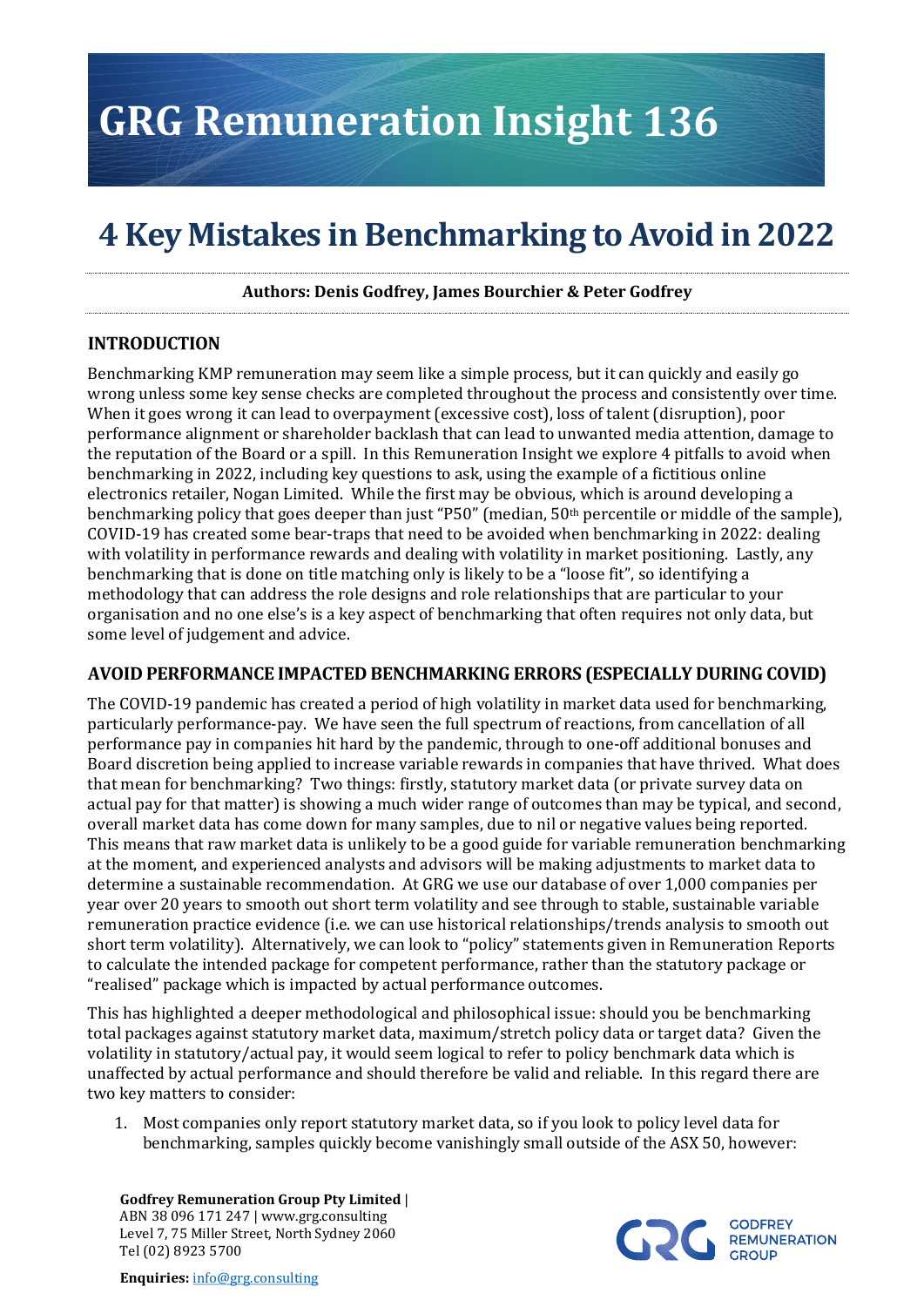- a. If you determine to benchmark against stretch/maximum policy data, you will quickly run into the problem of "comparing stretch performance expectations": the stretch or maximum performance concept is perhaps the most volatile and varied of all benchmarking metrics, and is therefore generally a poor candidate for benchmarking. For some companies, stretch is truly blue-sky, while for others, it may be very close to budget. Without being able to establish whether your stretch expectations are close to the typical stretch expectations in the sample, you may be comparing quite different reward structures.
- b. If you determine to benchmark against "Target" policy data, you will have to rely on some level of interpretation by analysts, as not all companies use the term "Target", with some using "meets expectations" or "budget" in place of Target. However, a well-trained analyst team will know how to identify or interpolate "Target" from ranges of performance and reward scales, and this level of performance and reward is likely to be much more comparable between companies: few have a target/expectation that is far above or below budget. In this sense, "Target" policy benchmark data is likely to be the most valid, but small samples sizes (as applies to all policy data) may make it unreliable.
- 2. How are you setting variable remuneration in your own business: is it a bonus for exceeding expectations, at-risk remuneration to be reduced if expectations are not met, or some hybrid of the two? When you sum remuneration components to compare your incumbents' packages to the market, are you including the minimum, target or stretch level of remuneration in that number being benchmarked? GRG generally recommends "Target" or "At Expectations" (challenging but achievable, usually around budget level of performance) since any other outcome should not be expected and is therefore of lesser relevance. Conveniently, this tends to align with the best available market data, even statutory market data, which in normal years is in aggregate (across a sample) around target/budget on average, with only the outliers falling at nil or significantly above budget.

#### **AVOID "THE WRONG P50" FOR FIXED PAY**

The majority of ASX listed companies have a remuneration policy of paying Fixed Pay at the P50/middle of the market, which on the face of it seems a responsible but competitive position for doing the bare minimum of the job (i.e. before performance is considered). However, without a clear policy around how market samples will be constructed, this policy means nothing. The P50 could be based on any sample of any number of irrelevant companies, producing an outcome that could actually be P90 or completely outside the relevant range of market practice. While this is an obvious opportunity for issues to arise, developing a policy to govern benchmark formation is nuanced and often overlooked. Many benchmarking exercises fall at the last hurdle because a key stakeholder does not accept the basis of the benchmarking sample and was not consulted. To make matters harder, different stakeholder groups will often have different views regarding how to construct a data sample:

- 1. **Shareholders, proxy advisors and institutional investors will generally assess remuneration on the basis of market capitalisation, usually breaking up the ASX into buckets of say 25 or 50** (e.g. for Nogan, it may be ASX 150 to 175) and benchmark companies against the P50/median of whatever bucket the company falls into, even if it falls at the top or bottom of the range. For companies at the margins of the bucket, this often leads to benchmarks that are skewed up or down depending on how close the company is to the middle of the bucket. That said, it is often useful to run this benchmark to get a sense of how voting shareholders are likely to view remuneration which may be one of several key considerations in determining appropriate increases.
- 2. **Executives will often be expecting to be benchmarked against industry peers only, and often, only the larger or global peers that they aspire to compete with for customers and talent**, even if there are only a handful of direct peers. For Nogan, management might be looking to benchmark against Amazon as their biggest competitor for example. This often leads to benchmarks that are small, volatile, and arguably both invalid and unreliable – usually skewed

**Godfrey Remuneration Group Pty Limited** | ABN 38 096 171 247 | www.grg.consulting Level 7, 75 Miller Street, North Sydney 2060 Tel (02) 8923 5700

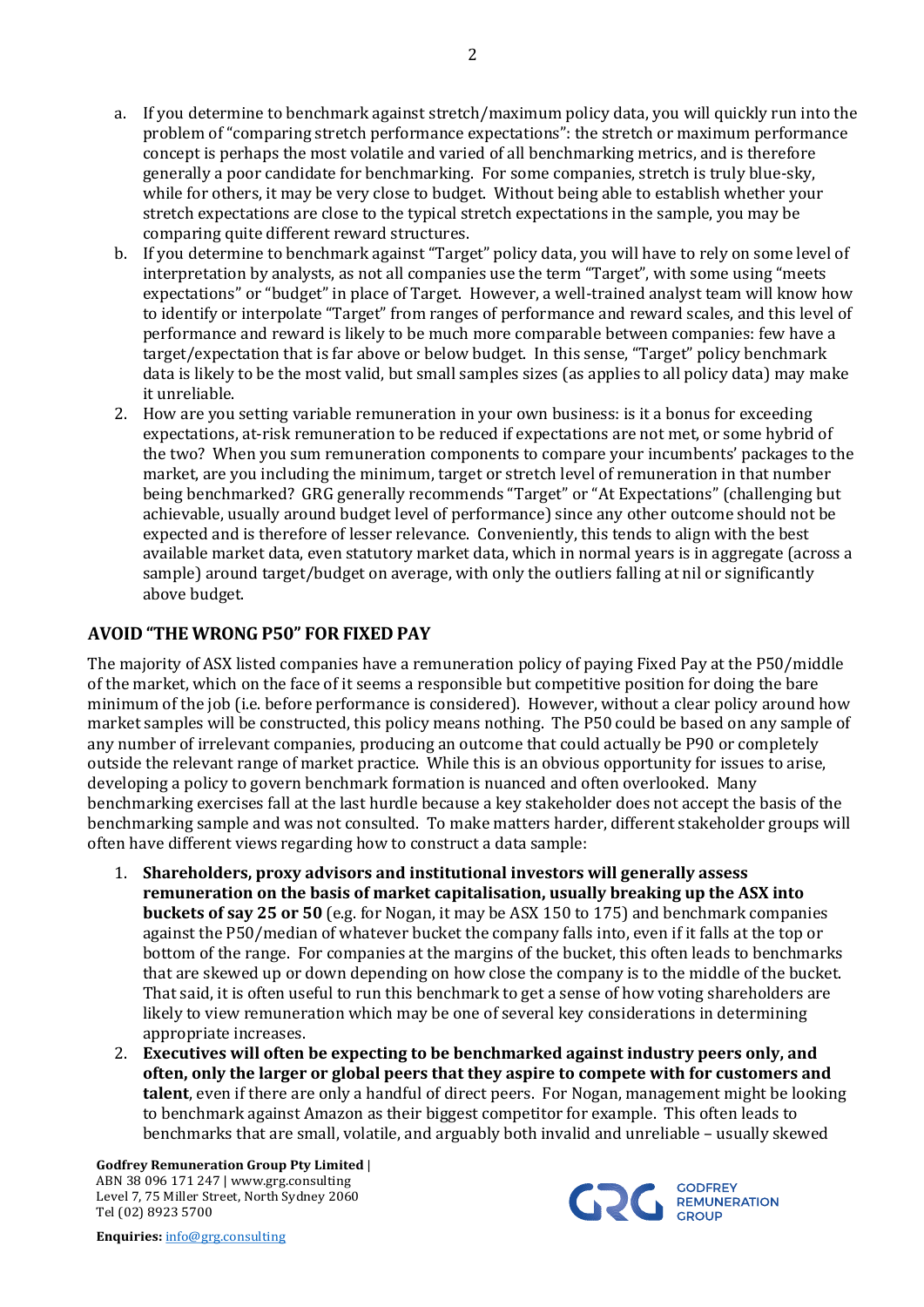upwards. That said, it is often useful to run an "industry group" of key peers to examine competitor practices on a line-by-line, incumbent-by-incumbent level of detail – that is assuming your data provider can give you constituent data (not available from private surveys, only available from ASX public disclosure benchmarks).

- 3. **"Data-only" service providers or database houses will often push clients to benchmark on the basis of factors that best suit their data sources: often revenue, job evaluation score or job level**, because their databases tend to be made of unlisted "private survey" company data where it is not possible to obtain market capitalisation values and it keeps clients buying into their valuation methodologies, even though remuneration practices often vary in quantum, structure and design compared to the listed market (invalid benchmarks). That said, revenue is a key metric for many companies, and it is sometimes useful to run a revenue group as a secondary group to inform discussion.
- 4. **In multinational companies, there is often pressure to build a comparator group that includes Oceanic, American, and major European competitors**. For Nogan, that might mean building a group based on the likes of Argos and Amazon alongside Harvey Norman for example. This immediately produces an invalid sample usually skewed towards much higher American variable remuneration practices. This is because the American market pays very differently in terms of quantum, structure and design, compared to the Australian market (as do the other markets); thus combining data from different markets produces "noise" and volatility in the data that provides no clear insights into the practices of any market. That said, it is often true that international markets are a key consideration, so it may be important to build a secondary or supplementary data sample based on "pure" international markets (one for America, one for the UK for example) such that a clear understanding of how those markets pay, as distinct from one another, can be obtained.
- 5. **Genuine remuneration advisors should apply best practices in statistical methodology** and try to build tailored data samples around your business such that the measures of central tendency (median/P50 ideally, noting that averages are often skewed), will be highly relevant, reliable and valid, including industry peers to the extent possible. At GRG, for a primary comparator group we generally recommend a sample of at least 20 ASX listed companies, balanced (10 larger and 10 smaller) and within a range of around half to double the target market capitalisation, such that the P50 of sample company values is close to the market value of the client, and such that samples sizes will be robust while limiting the range of companies to those that are of comparable scale. **That said, it is often useful to run at least one secondary or supplementary group from the foregoing list to ensure that multiple views are considered**. In our experience, these are generally discarded in later discussions more often than not, given the strength of a primary statistically valid sample.

## **AVOID UNSUSTAINABLE BENCHMARKS ARISING FROM COVID RELATED VOLATILITY IN MARKET CAPITALISATION (YOURS AND THE MARKET)**

A key challenge for companies benchmarking during the pandemic has been dealing with volatility in share prices which has resulted in significant movement in market positioning (ASX ranking by market capitalisation). Given that market capitalisation and relativity to other companies on the ASX is often a key consideration for benchmarking, decision makers need to be careful about using a benchmark based on a temporary peak or trough in market value or market positioning. While it is tempting to rebenchmark at a peak, particularly as this often occurs in conjunction with increased pressure on talent acquisition and retention (for example in the technology sector where share prices spiked and the war for talent has become intense) – if the share price and market relativity is not sustained through to the next AGM, reactionary increases in executive remuneration may ultimately be viewed as excessive. While it has always been important to use a "forward-looking and sustainable" market capitalisation value for benchmarking to ensure that remuneration levels are appropriate and justifiable long term, the pandemic has made this particularly challenging. We are seeing a couple of typical responses to this tension:

**Godfrey Remuneration Group Pty Limited** | ABN 38 096 171 247 | www.grg.consulting Level 7, 75 Miller Street, North Sydney 2060 Tel (02) 8923 5700



**Enquiries:** info@grg.consulting